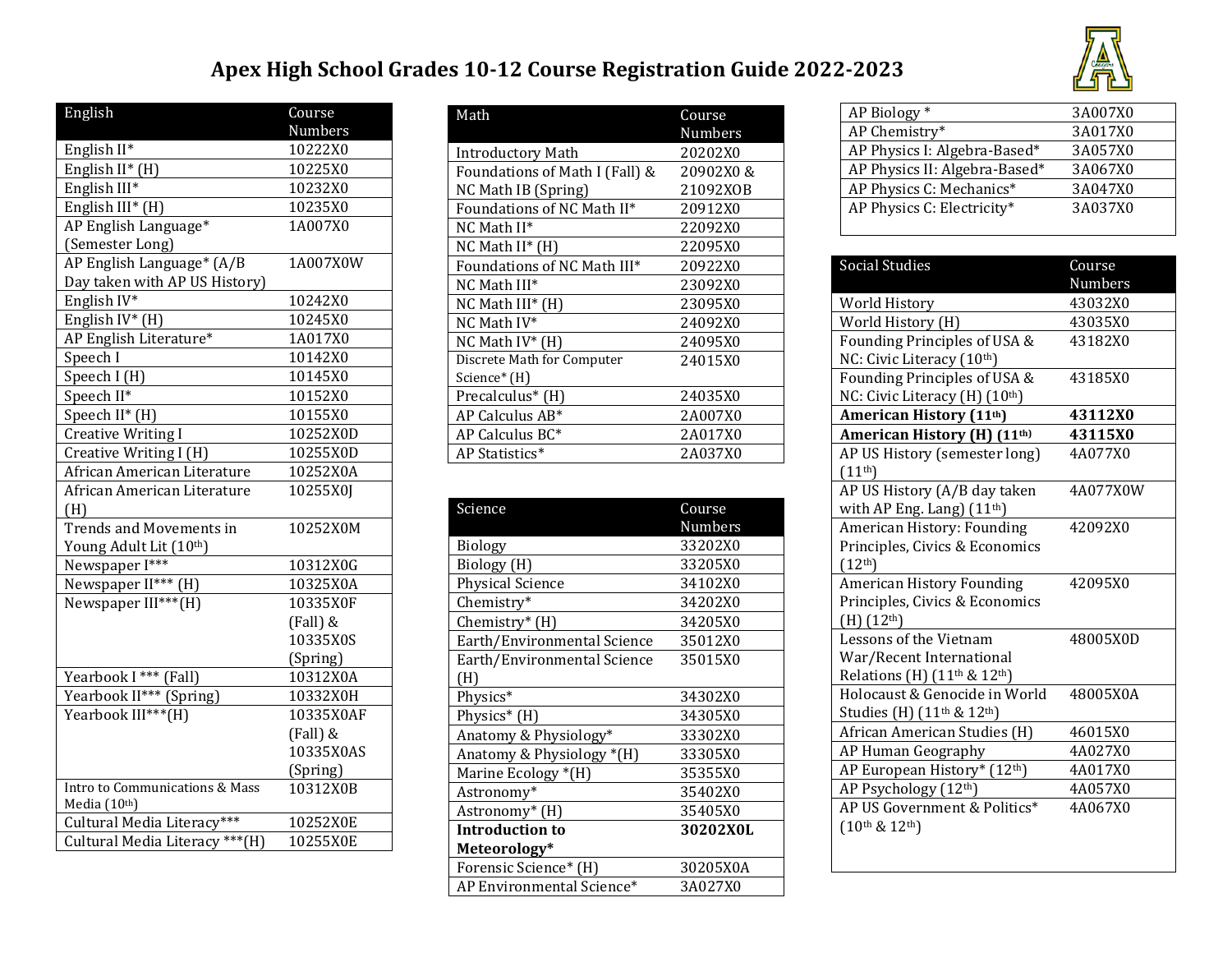## **Apex High School Grades 10-12 Course Registration Guide 2022-2023**



| Health & PE                     | Course     |
|---------------------------------|------------|
|                                 | Numbers    |
| Healthful Living                | 60492X0    |
| Healthful Living (H)            | 60495X0    |
| Team Sports I*                  | 60292X0J   |
| Team Sports II*                 | 60292X0K   |
| Lifetime Sports I*              | 60292X0D   |
| Lifetime Sports II*             | 60292X0E   |
| Physical Fitness I*             | 60602X0    |
| Weight Training I*              | 60292X0A   |
| Weight Training II*             | 60292X0B   |
| Weight Training III*            | 60292X0LF  |
|                                 | (Fall) or  |
|                                 | 60292X0LS  |
|                                 | (Spring)   |
| Community First Aid &           | 60092XOG   |
| Safety/Emergency Response*      |            |
| Sports Medicine I* (Fall) &     | 60632X0 &  |
| Sports Medicine II* (Spring)    | 60642X0    |
| Sports Medicine III* (H) (Fall) | 60655X0 &  |
| & Sports Medicine IV* (H)       | 60665X0    |
| (Spring)                        |            |
| Student Leadership***           | 60292X0H   |
| PEPI I (Fall) & PEPI II         | 60292X0T & |
| $(Spring)$ *** $(12th)$         | 60292X0U   |

| <b>Library Media Studies</b> | 96102X0HH          |
|------------------------------|--------------------|
|                              |                    |
|                              |                    |
| Special Programs             | Course Numbers     |
| Curriculum Assistance        | 96102X0KF (Fall)   |
|                              | 96102X0KS (Spring) |
|                              |                    |
|                              |                    |

All course descriptions can be found in the WCPSS High School Planning Guide.

| <b>Arts Education</b>              | Course     |
|------------------------------------|------------|
|                                    | Numbers    |
| Visual Arts Beginning              | 54152X0A   |
| Visual Arts Intermediate*          | 54162X0A   |
| Drawing*                           | 54622X0A   |
| Painting (H)*                      | 54635X0A   |
| Visual Arts Proficient* (H)        | 54175X0A   |
| Visual Arts Advanced*(H)           | 54185X0A   |
| Sculpture & Ceramics:              | 54622X0B   |
| Intermediate*                      |            |
| Sculpture & Ceramics:              | 54635X0B   |
| Proficient* (H)                    |            |
| Visual Arts Intermediate: Self-    | 54162X0B   |
| Directed Studio*                   |            |
| AP Studio Art 2D Design*           | 5A027X0    |
| AP Studio Art 3D Design*           | 5A037X0    |
| <b>AP Art History</b>              | 5A007X0    |
| Vocal Music: Beginning Mixed       | 52302X0AF& |
| Chorus (Girls) - Fall & Spring     | 52302X0AS  |
| Vocal Music: Intermediate          | 52312X0AF& |
| Choral Ensemble (Boys) - Fall      | 52312X0AS  |
| & Spring                           |            |
| Vocal Music: Special Choral        | 52335X0AF& |
| Ensemble** (H) (Girls) - Fall &    | 52335X0AS  |
| Spring                             |            |
| <b>Instrumental Music: Band</b>    | 52552X0AF& |
| Beginning-Fall & Spring            | 52552X0AS  |
| <b>Instrumental Music: Band</b>    | 52562X0AF& |
| Intermediate**- Fall & Spring      | 52562X0AS  |
| <b>Instrumental Music: Band</b>    | 52585X0AF& |
| Advanced** (H) - Fall & Spring     | 52585X0AS  |
| Dance Beginning                    | 51152X0A   |
| Dance Intermediate                 | 51162X0A   |
| Dance Proficient *(H)              | 51175X0A   |
| Dance Advanced (H)**               | 51185X0A   |
| (Fall & Spring)                    |            |
| Theater Arts Beginning             | 53152X0A   |
| Theater Arts Intermediate**        | 53162X0A   |
| Theater Arts Proficient**(H)       | 53175X0A   |
| Theater Arts Advanced** (H)        | 53185X0A   |
| <b>Technical Theater Beginning</b> | 53612X0A   |

| <b>Technical Theater</b><br>Intermediate* | 53622X0A |
|-------------------------------------------|----------|
| Technical Theater Proficient*<br>Ήì       | 53635X0A |

| <b>World Languages</b>   | Course  |
|--------------------------|---------|
|                          | Numbers |
| Spanish I                | 11412X0 |
| Spanish II*              | 11422X0 |
| Spanish III* (H)         | 11435X0 |
| Spanish IV* (H)          | 11445X0 |
| Spanish V* (H)           | 11455X0 |
| Spanish Heritage I       | 11492X0 |
| Spanish Heritage II* (H) | 11505X0 |
| AP Spanish Language*     | 1A087X0 |
| AP Spanish Literature*   | 1A097X0 |
| French I                 | 11012X0 |
| French II*               | 11022X0 |
| French III* (H)          | 11035X0 |
| French IV* (H)           | 11045X0 |
| French $V^*$ (H)         | 11055X0 |
| AP French Language*      | 1A037X0 |
| German I                 | 11612X0 |
| German II*               | 11622X0 |
| German III* (H)          | 11635X0 |
| German $IV^*$ (H)        | 11645X0 |
| German $V^*$ (H)         | 11655X0 |
| AP German Language*      | 1A047X0 |

| *Prerequisite Recommended                        |
|--------------------------------------------------|
| ** Audition Required                             |
| ***Application Required                          |
| (H) Honors                                       |
| <b>BOLD</b> - new course for 2022-23             |
| Consult with your current teachers to assist you |
| in choosing the next course placement in each    |
| subject area.                                    |